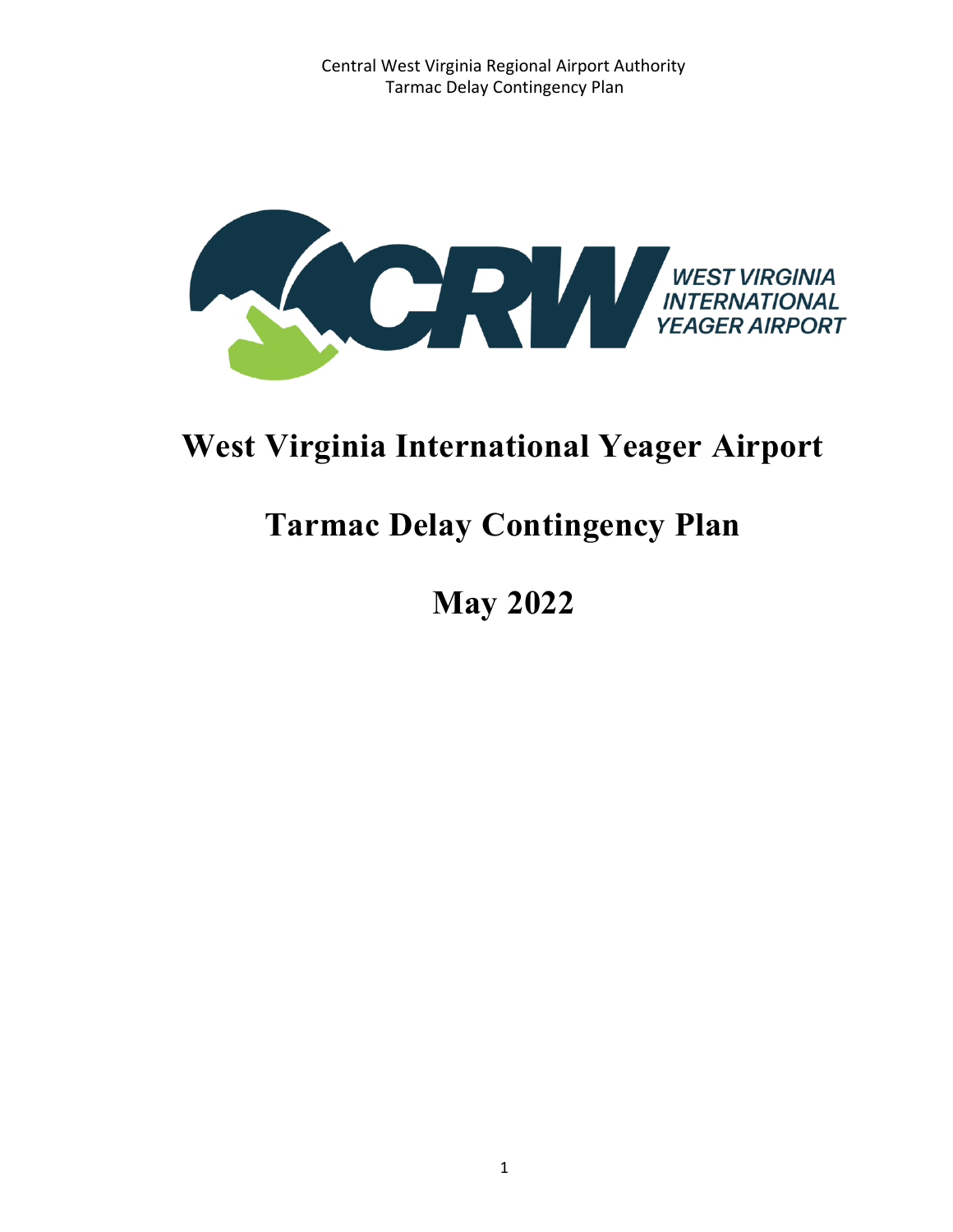The West Virginia International Yeager Airport (CRW) has prepared this **Tarmac Delay Contingency Plan** pursuant to 49 U.S. Code §42301, Emergency Contingency Plans. Questions regarding this plan can be directed to Russell Kennedy, Operations Manager, at [r\\_kennedy@yeagerairport.com.](mailto:r_kennedy@yeagerairport.com) West Virginia International Yeager Airport is filing this plan with the Department of Transportation because it is a commercial airport, and because this this airport may be used by an air carrier described in USC 42301(a) (1) for diversions.

This plan describes how, following excessive tarmac delays and to the extent practicable, West Virginia International Yeager Airport will:

- Provide for the deplanement of passengers;
- Provide for the sharing of facilities and make gates available at the airport; and
- Provide a sterile area following excessive tarmac delays for passengers who have not yet cleared United States Customs & Border Protection (CBP).

West Virginia International Yeager Airport (CRW) has facility constraints that limit our ability to accommodate diverted flights and strongly encourages aircraft operators to contact the Airport Response Coordination Center at 304-344-0200, especially after normal business hours, for prior coordination of diverted flights, except in the case of a declared in-flight emergency. Specific facility constraints include:

- No commercial international passenger processing facility;
- A limited number of jet bridges;
- One set of air stairs; and
- One bus.

During diversion events West Virginia International Yeager Airport (CRW) will issue the proper NOTAMs regarding its ability to accommodate diverted flights to ensure the safe and efficient operation of the airport and its ability to serve the civil aviation needs of the public during irregular operations events.

### **Airport Information**

Name of Airport: West Virginia International Yeager Airport (CRW)

Name and title of person preparing the plan: Russell Kennedy, Operations Manager

Preparer contact number: 304-344-8033 ext. 570

Preparer contact e-mail: r\_kennedy@yeagerairport.com

Date of submission of plan: May 20, 2022

Airport category: Non Hub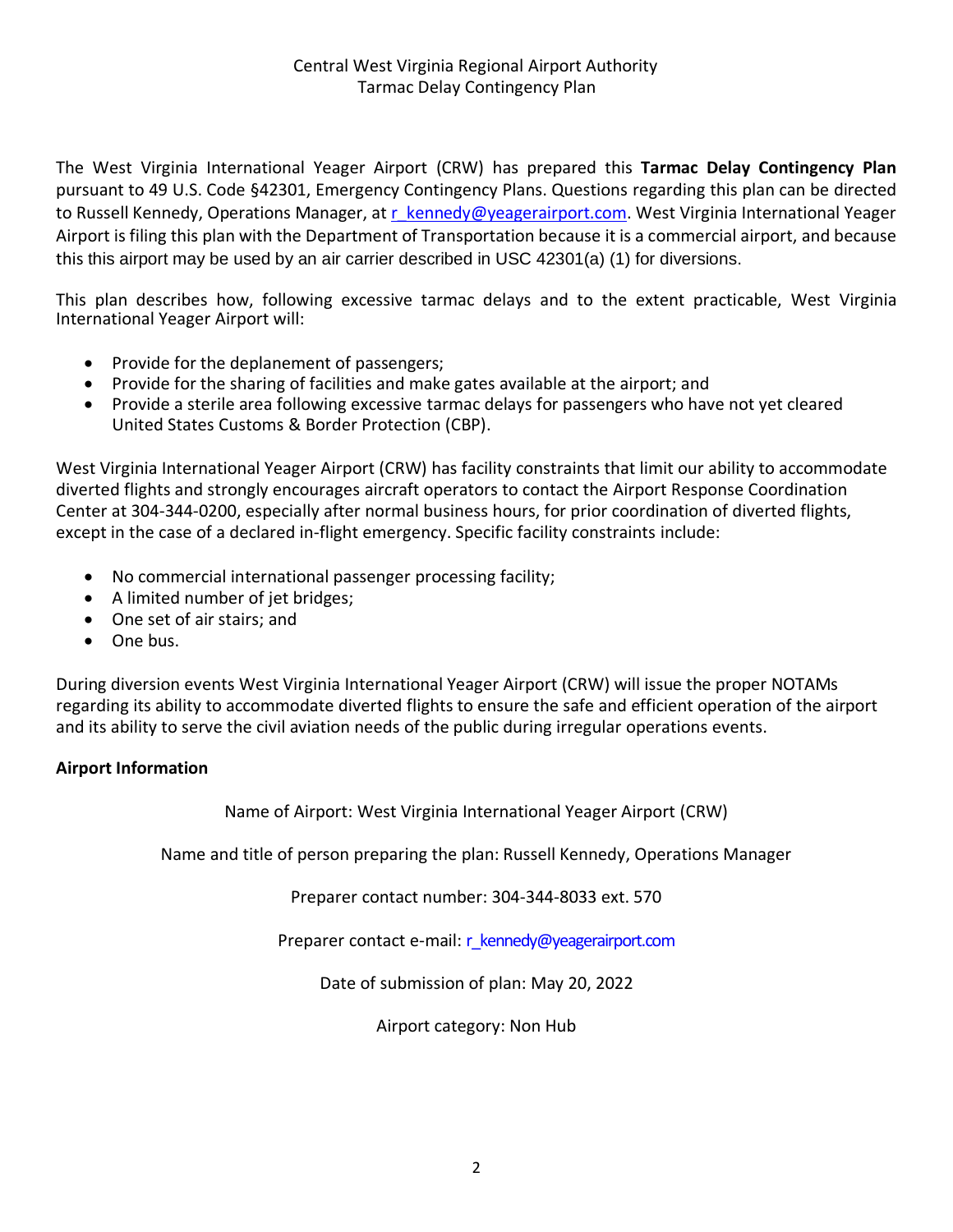### **Contact Information**

In the event of diversion or other irregular operations events, aircraft operators should contact the Airport Response Coordination Center at 304-344-0200 for assistance. This department is operational 24 hours a day, 7 days a week.

#### **Plan to Provide for the Deplanement of Passengers Following Excessive Tarmac Delays**

West Virginia International Yeager Airport (CRW) has limited equipment and personnel needed to safely deplane passengers from air carrier aircraft. We will utilize this equipment to deplane passengers as soon as practicable after receiving requests from such airlines at the contact number listed earlier. We will also provide a list of airlines, ground handlers, fixed based operators and others who may have the necessary equipment and personnel to safely deplane passengers to airlines as soon as practicable after receiving requests from such airlines experiencing excessive tarmac delays at the contact number listed earlier. The airport owns one set of air stairs that may accommodate an aircraft as large as a Boeing 767 and one bus with seating for approximately 28 passengers.

#### **Plan to Provide for the Sharing of Facilities and Make Gates Available in an Emergency**

The gates at West Virginia International Yeager Airport (CRW) are under preferential lease to air carriers and are not fully controlled by the airport during those time periods when the tenant's usage of that gate meets the usage specified in the preferential use lease. We may be able to direct a tenant airline to accommodate another air carrier at its preferentially leased gate during those time periods when the tenant airline is not using, or not scheduled to use, the gates. We will work with our tenant air carriers to make gates and other facilities available to an air carrier seeking to deplane at a gate during those time periods the gates are not in use or not scheduled to be in use, to the maximum extent practicable. There are six jet bridges connected to the terminal building. Four are set to accommodate regional jets although airport maintenance personnel may activate a bypass switch to allow them to accommodate Boeing 737 or MD-80 size aircraft. Two jet bridges are able to accommodate aircraft as large as a Boeing 767.

#### **Plan to Provide a Sterile Area for Passengers Who Have Not Cleared United States Customs and Border Protection**

West Virginia International Yeager Airport (CRW) does not have a commercial international passenger processing facility. The local CBP office has developed a contingency plan for diverted international or precleared flights. During an incident we will coordinate with local CBP officials to implement the CBP contingency plan and develop procedures that will allow international passengers who have not yet cleared United States Customs and Border Protection to be deplaned into these sterile areas to the extent practicable.

#### **Public Access to the Tarmac Delay Contingency Plan**

West Virginia International Yeager Airport (CRW) will provide public access to its emergency contingency plan through one or more of the following means:

Posting in a conspicuous location of the airport website (www.yeagerairport.com)